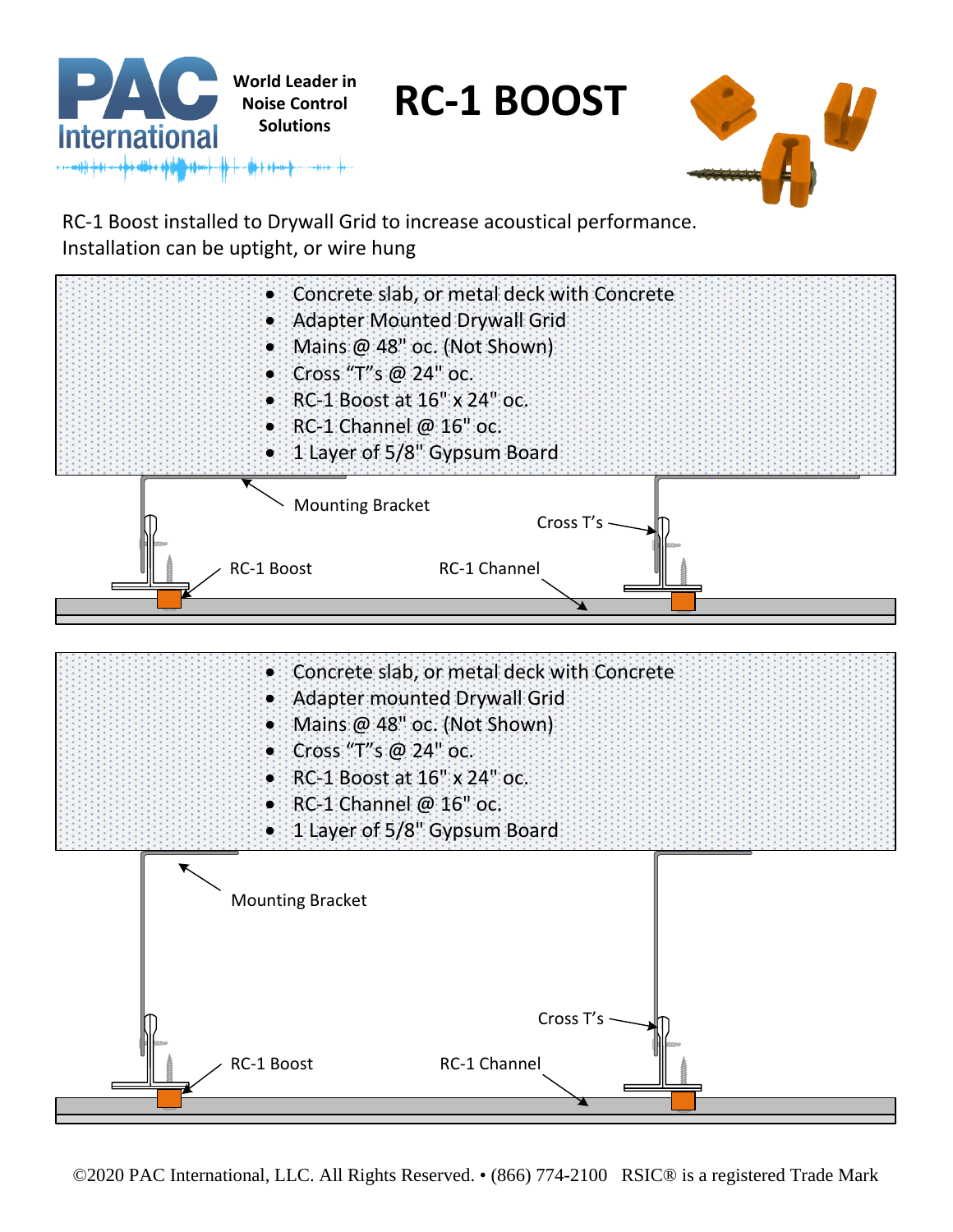

RC-1 Boost installed to Drywall Grid to increase acoustical performance. Installation can be uptight, or wire hung